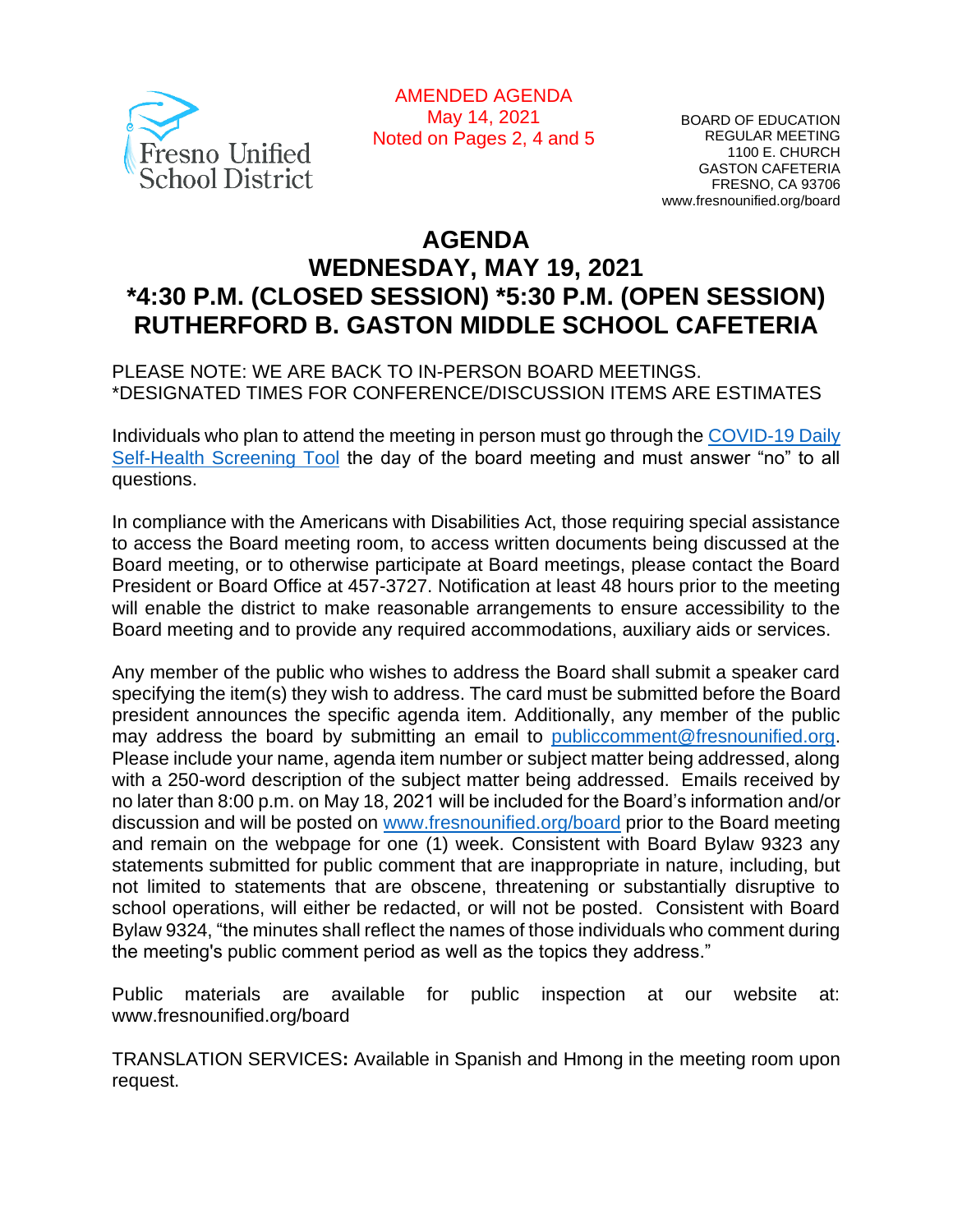## **\*4:30 P.M**.

**CALL** Meeting to Order **OPPORTUNITY** for Public Comment on Closed Session Agenda Items **RECESS** for Closed Session to discuss the following**:**

- 1. Student Expulsions pursuant to Education Code Section 35146.
- 2. Conference with Labor Negotiator (Government Code Section 54957.6); FUSD Negotiator(s): Paul Idsvoog; Employee Organizations(s): FTA, CSEA, Chapter 125, CSEA, Chapter 143, SEIU, Local 521, FASTA/SEIU, Local 521/CTW, CLC, Fresno Unified Building & Construction Trades/FTA; International Association of Machinists and Aerospace Workers (IAMAW), Unrepresented Employees: All Management, Confidential, and Supervisory Employees.
	- a. Agency Designated Representative: Board President/Board Clerk Unrepresented Employee: Superintendent
	- b. Agency Designated Representative: Superintendent Unrepresented Employees: Deputy Superintendent Chief Financial Officer Chief Academic Officer Chief Human Resources/Labor Relations
- 3. Public Employee Discipline/Dismissal/Release/Reassignment/Resignation.
- 4. Public Employment/Appointment (Government Code Section 54957).
	- a. Principal
	- b. Executive Officer
- 5. Conference with Legal Counsel Anticipated/Pending/Threatened Litigation (Government Code Section 54956.9(d)(2)).
	- a. Potential Case: One (1)
	- b. Lonzella Mason v. Fresno Unified Workers' Compensation Fresno Unified Case No. 2012-0291 & 2008-0993
- **\*5:30 P.M., RECONVENE** and report action taken during Closed Session, if any.

## **PLEDGE OF ALLEGIANCE**

A staff member will lead the flag salute.

#### **RECOGNIZE Student Board Members**

An opportunity is provided for Members of the Board to recognize the 2020/21 Student Board Members Joshua Camarillo, Richard Romero, Elyette Morales, and Ishan Singh. Contact person: Kim Mecum, telephone 457-3731.

#### **HEAR Reports from Student Advisory Representatives**

An opportunity is provided to hear comments/reports from Student Advisory Representatives from McLane High School. Contact person: Kim Mecum, telephone 457-3731.

#### **HEAR Report from Superintendent**

#### **BOARD/SUPERINTENDENT COMMUNICATION**

#### **OPPORTUNITY for Public Comment on Consent Agenda Items**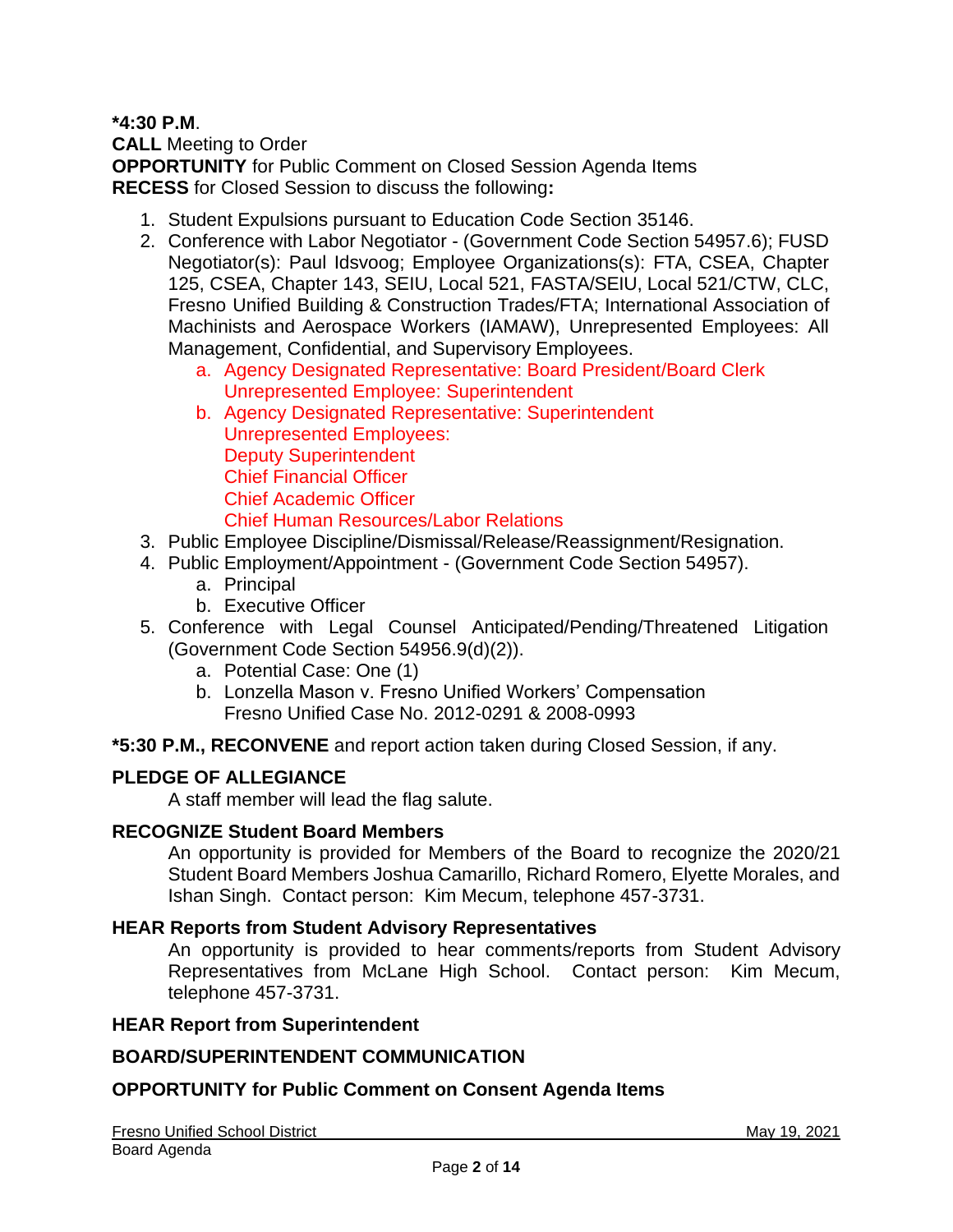**ALL CONSENT AGENDA** items are considered routine by the Board of Education and will be enacted by one motion. There will be no separate discussion of items unless a Board member so requests, in which event, the item(s) will be considered following approval of the Consent Agenda.

## **A. CONSENT AGENDA**

### **A-1, APPROVE Personnel List**

Included in the Board binders is the Personnel List, Appendix A, as submitted. The Superintendent recommends approval. Fiscal impact: There is no fiscal impact to the district at this time. Contact person: Paul Idsvoog, telephone 457-3548.

#### **A-2, ADOPT Findings of Fact and Recommendations of District Administrative Board**

The Board of Education received and considered the Findings of Fact and Recommendations of District Administrative Panels resulting from hearings on expulsion and readmittance cases conducted during the period since the May 05, 2021 Regular Board Meeting. The Superintendent recommends adoption. Fiscal impact: There is no fiscal impact to the district at this time. Contact person: Kim Mecum, telephone 457-3731.

## **A-3, APPROVE Minutes from Prior Meeting**

Included in the Board binders are the draft minutes for the April 21, 2021 Regular Board Meeting. The Superintendent recommends approval. Fiscal impact: There is no fiscal impact to the district at this time. Contact person: Robert G. Nelson, telephone 457-3884.

## **A-4, ADOPT Resolutions Delineating Authorized District Agents to Sign on Behalf of Fresno Unified School District**

Included in the Board binders are Resolutions 20-25 through 20-49 presented for adoption to update authorized officials to sign various business transactions on behalf of Fresno Unified School District. These resolutions will be effective for the period beginning May 19, 2021, until revoked or superseded. The Superintendent recommends adoption. Fiscal impact: There is no fiscal impact to the district at this time. Contact person: Santino Danisi, telephone 457-6226.

### **A-5, ADOPT Resolution 20-23, Requesting an Exemption from the Education Code Definition of "School Building" for an Academic Center for Suspended Students through the African American Academic Acceleration Program**

Included in the Board binders and recommended for adoption is Resolution 20- 23, and State Allocation Board Exemption Request form, to request an exemption from the definition of a "school building" for the Saint Rest Baptist Church buildings located at 1550 E. Rev. Chester Riggins Avenue in Fresno. The exemption request is to utilize the buildings for an Academic Center for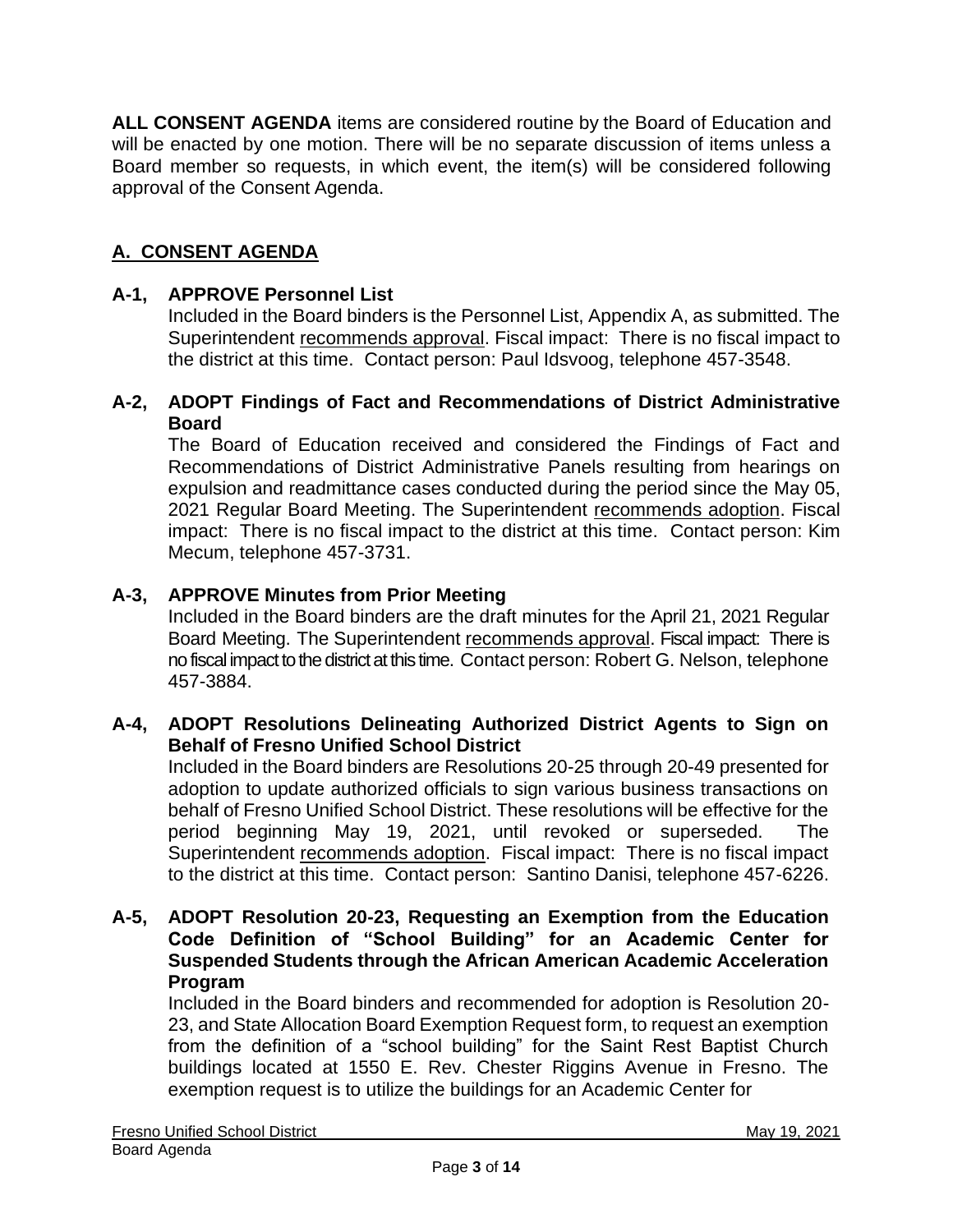Suspended Students by the African American Academic Acceleration Program for a two-year period beginning August 16, 2021. This will be the second Academic Center for Suspended Students. The Superintendent recommends adoption. Fiscal impact: There is no fiscal impact to the district at this time. Contact person: Karin Temple, telephone 457-3134.

## **A-6, APPROVE Budget Revision No. 5 for Fiscal Year 2020/21**

Included in the Board binders is Budget Revision No. 5 for fiscal year 2020/21. Periodic updates to the district's budget are presented to the Board of Education for approval. Budget Revision No. 5 includes a one-time cost associated with changing the Fresno High mascot image. . The Superintendent recommends approval. Fiscal impact: Sufficient funds in the amount of \$456,000 are available in the Unrestricted General Fund. As a result, the Unrestricted General Fund Reserve for Economic Uncertainties is estimated at approximately \$106.30 million at June 30, 2021.Contact person: Santino Danisi, telephone 457-6226.

## **A-7, APPROVE Employment Agreement for Mao Misty Her, Deputy Superintendent**

An Oral Report on Deputy Superintendent's salary and benefits is included for the Superintendent to present in open session as required by Government Code section 54953(c)(3). Also included for the Board's consideration and approval is the Deputy Superintendent's Employment Agreement. The term of the Deputy Superintendent's Employment Agreement begins on March 11, 2021 and continues through June 30, 2024 unless otherwise modified pursuant to law and/or the terms of the Employment Agreement. Costs will be noted in the terms of the Deputy Superintendent's Employment Agreement, which shall be available for review in the Board of Education Office on or before May 44 17, 2021. The Superintendent recommends approval. Fiscal impact: Noted in the terms of the Deputy Superintendent's Employment Agreement. Contact person: David Chavez, Telephone 457-3566.

#### **A-8, APPROVE Employment Agreement for Santino Danisi, Chief Financial Officer**

An Oral Report on the Chief Financial Officer's salary and benefits is included for the Superintendent to present in open session as required by Government Code section 54953(b)(3). Also included for the Board's consideration and approval is the Chief Financial Officer's Employment Agreement. The term of the Chief Financial Officer's Employment Agreement begins on April 8, 2021 and continues through June 30, 2024 unless otherwise modified pursuant to law and/or the terms of the Employment Agreement. Costs will be noted in the terms of the Chief Financial Officer's Employment Agreement, which shall be available for review in the Board of Education Office on or before May 44 17, 2021. The Superintendent recommends approval. Fiscal impact: Noted in the terms of the Chief Financial Officer's Employment Agreement. Contact person: David Chavez, Telephone 457-3566.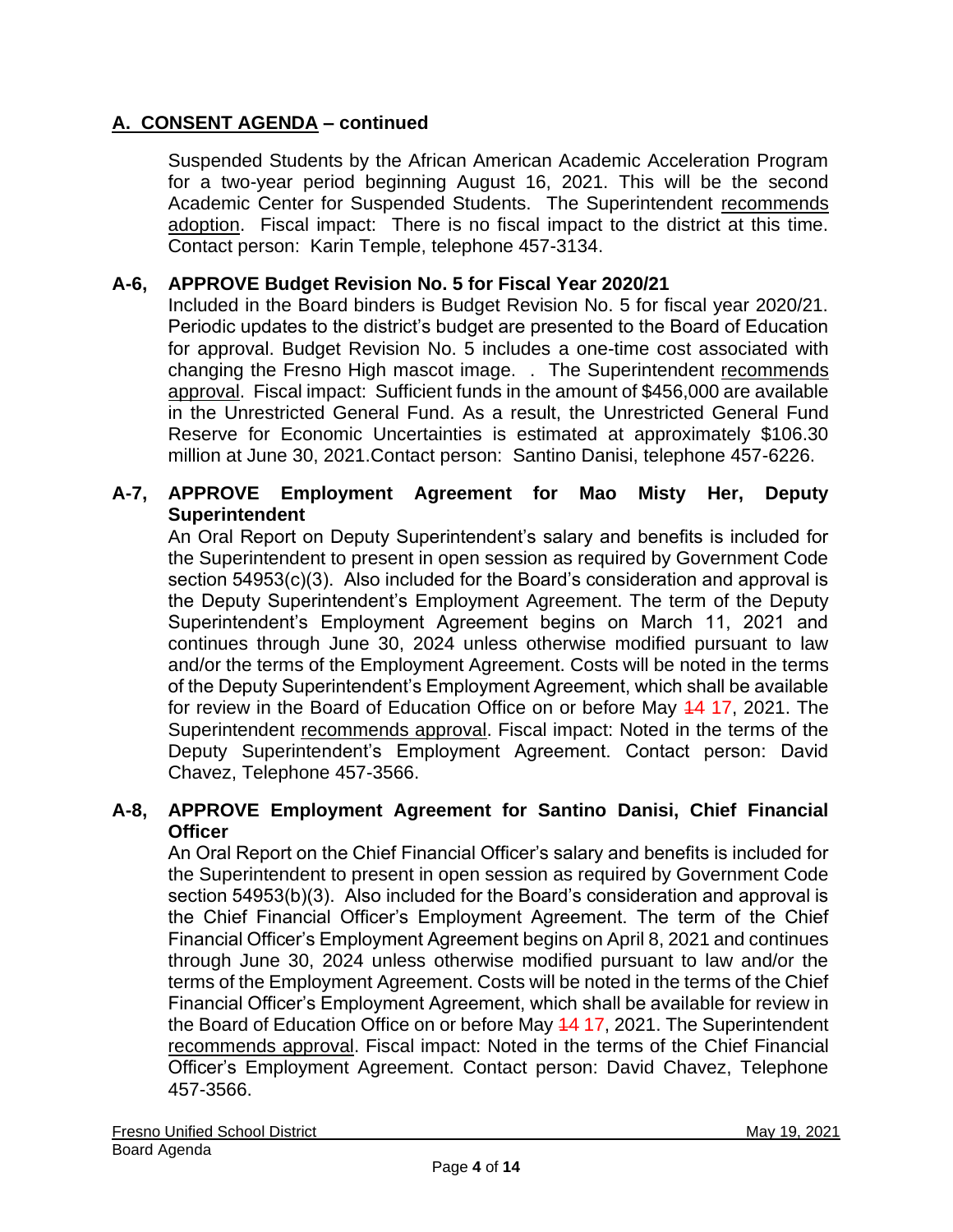## **A-9, APPROVE Amendment No. 2 to Superintendent Robert G. Nelson's Employment Agreement**

An Oral Report on Superintendent's salary and benefits is included for the Board President to present in open session as required by Government Code section 54953(c)(3). Also included for the Board's consideration and approval is Amendment No. 2 to the Superintendent's Employment Agreement which extends the term of the Superintendent's employment to June 30, 2024. and makes other changes to be effective commencing July 01, 2021. Costs will be noted in the terms of Amendment No. 2 to the Superintendent's Employment Agreement, which shall be available for review in the Board of Education Office on or before May 44 17, 2021. The Board President recommends approval. Fiscal impact: Noted in the terms of Amendment No. 2 to the Superintendent's Employment Agreement. Contact person: David Chavez, Telephone 457-3566.

#### **A-10, APPROVE Positions and Adopt New and Revised Job Descriptions for Fresno Teachers Association - Trades and International Association of Machinists and Aerospace Workers Crafts, and the Revised Fresno Teacher Association - Trades Hourly Salary Schedule for the Positions Listed Below**

Approval is requested for revised and new job descriptions for Fresno Teachers Association (FTA) -Trades and for International Association of Machinists and Aerospace Workers (IAMAW) Crafts, and the revised FTA – Trades Hourly Salary Schedule in accordance with collaborative discussions. The reason for bringing the revised current FTA-Trades Hourly Salary Schedule for approval is to provide a publicly available Board approved salary schedule as required by CalSTRS and CalPERS regulations. The salary schedule identifies the job description and position title for every employee position, the pay rate for each identified position and indicates the time base. These positions are designated Classified, nonexempt. Agenda item backup materials are available for review in the Board Office. The Superintendent recommends approval. Fiscal impact: There is no fiscal impact at this time. Contact person: Paul Idsvoog, telephone 457-3548.

## **A-11, APPROVE Positions and ADOPT New and Revised Job Descriptions and Revised Management Salary Schedules**

Approval is requested for the job descriptions and revised management salary schedule for the positions of Prevention and Intervention Executive; Student Wellness Program Manager; Design Lead; Accounting Supervisor; Budget Analyst II; Budget Analyst I; Payroll Supervisor; Employee Service Center Supervisor, and Revised Supervisory Salary Schedule. Agenda item backup materials are available for review in the Board Office. The Superintendent recommends approval and adoption. Fiscal impact: Sufficient funds are available at this time. Contact person: Paul Idsvoog, telephone 457-3548.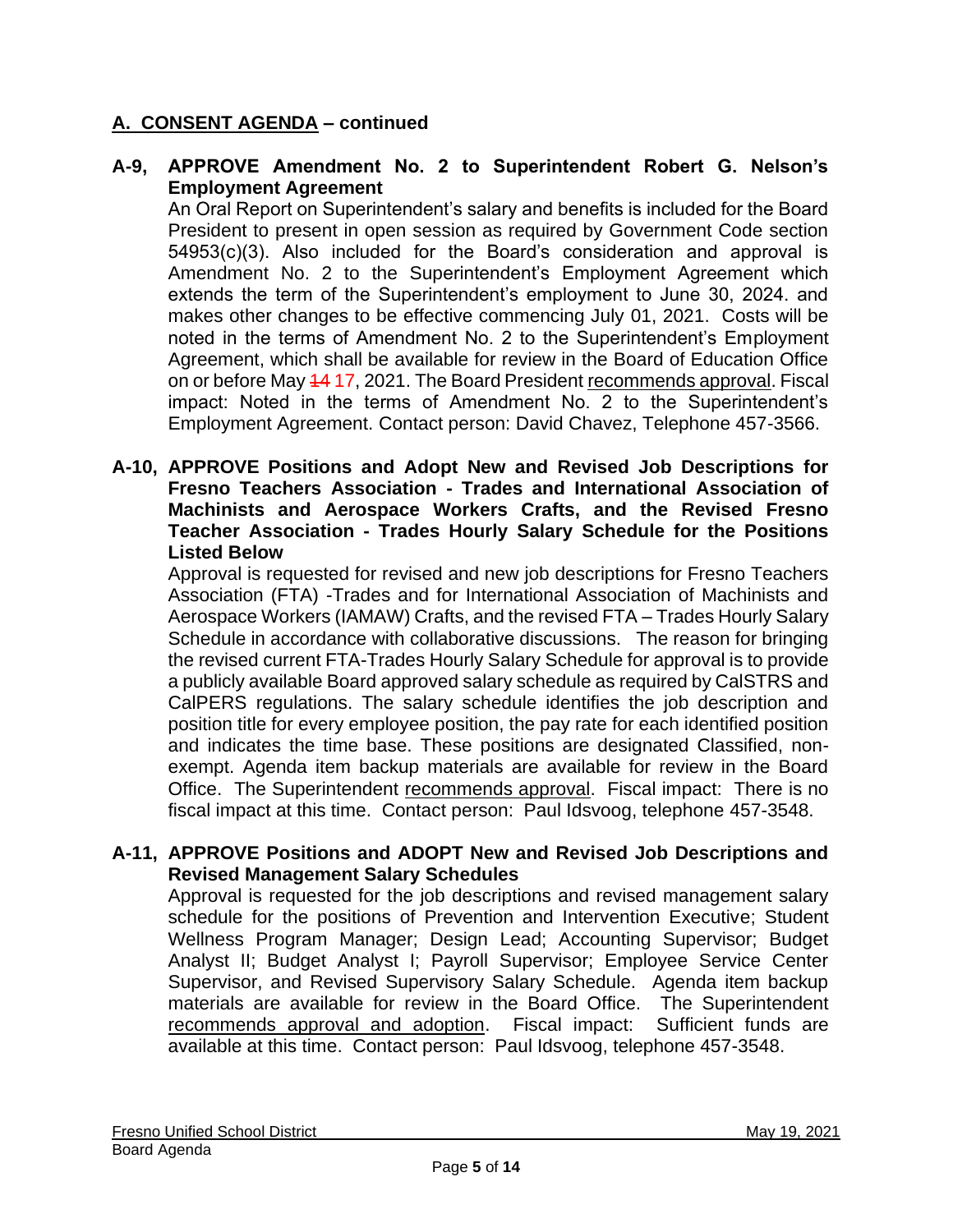## **A-12, APPROVE Agreement with Fresno Chaffee Zoo**

Fresno Unified School District will be partnering with Fresno Chaffee Zoo to provide summer enrichment opportunities to approximately 400 students. The Fresno Chaffee Zoo is expected to serve a maximum of 80 students per week. The Superintendent recommends approval. Fiscal impact: Sufficient funds in the amount of \$29,484 are available in the In-Person Instruction Grant. Contact person: Kim Mecum, telephone 457-3731.

#### **A-13, APPROVE Agreement with SMALLIFY**

The SMALLIFY enrichment contract will provide online, summer learning opportunities with networking and design thinking specialists. The Superintendent recommends approval. Fiscal impact: Sufficient funds in the amount of \$25,000 are available in the K16 Collaborative Grant budget. Contact person: Kim Mecum, telephone 457-3731.

#### **A-14, APPROVE Agreement with Growthpoint Technologies**

Growthpoint Technologies will provide summer enrichment learning opportunities for Fresno Unified School District students incorporating team-based activities varying from fundamental concepts in technology, engineering, math, science, and art. At least 550 students will be served during the summer between June 14 through June 30, 2021. The Superintendent recommends approval. Fiscal impact: Sufficient funds in the amount of \$150,150 are available in the In-Person Instruction Grant. Contact person: Kim Mecum, telephone 457-3731.

#### **A-15, APPROVE Agreement with New Vision Aviation, Inc.**

The New Vision Aviation, Inc. enrichment agreement will provide summer learning opportunities with aviation specialists. The Superintendent recommends approval. Fiscal impact: Sufficient funds in the amount of \$38,500 are available in the K16 Collaborative Grant budget. Contact person: Kim Mecum, telephone 457-3731.

#### **A-16, APPROVE Addendum to Agreement with Wilderness Outdoor Leadership Foundation**

Due to the incredible response to the Wilderness Outdoor Leadership Foundation (WOLF) opportunity, Goal 2 is requesting to increase the established agreement amount by \$30,000. This increase will cover additional school sites who requested the camp experience. The WOLF virtual camp experience provides sixth grade students with an opportunity to experience a virtual day-at-camp complete with direct instruction as well as synchronous hands-on activities. The Superintendent recommends approval. Fiscal impact: Sufficient funds of \$30,000 are available in the Goal 2 budget. Contact person: Kim Mecum, telephone 457-3731.

#### **A-17, APPROVE Agreement with Leadership Associates**

Included in the Board binders is an agreement with Leadership Associates to conduct an executive search for the vacant position of Assistant Superintendent of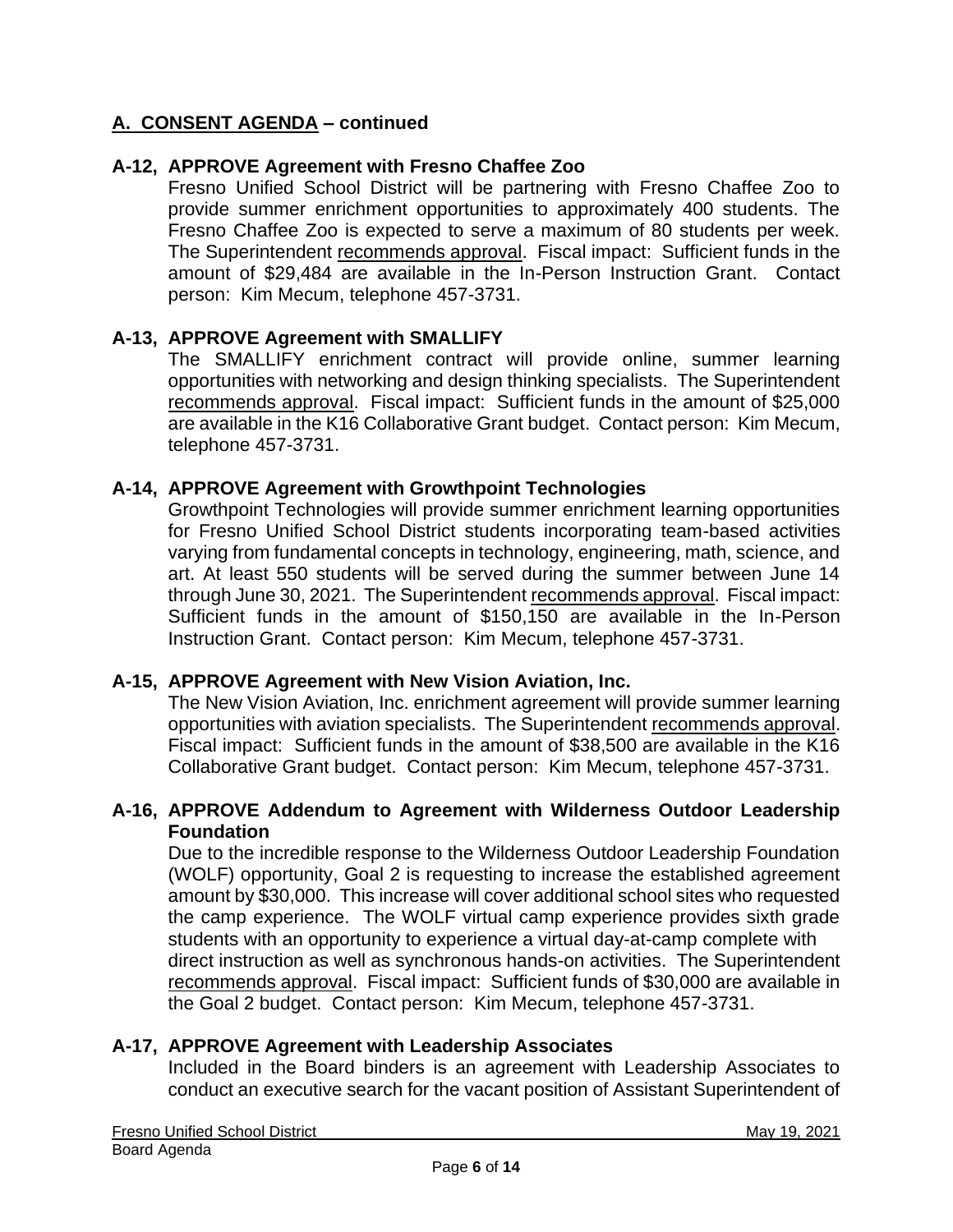Special Education. The Superintendent recommends approval. Fiscal impact: Sufficient funds in the amount of \$22,000 are available in the Human Resources budget. Contact person: Paul Idsvoog, telephone 457-3548.

## **A-18, APPROVE Addendum to Agreement with Microsoft Premier**

Included in the Board packets is the agreement with Microsoft Premier to provide additional consulting hours to complete the upgrade of our System Center Configuration Manager (SCCM) tool that automates imaging of our 70,000 student laptops. The current annual contract provides \$89,218 for proactive consulting services and reactive support services. The \$12,565 purchases additional consulting hours. The Superintendent recommends approval. Fiscal impact: The cost for the additional consulting services is \$12,565 and will be used before June 30, 2021. Sufficient funds are available in the Information Technology budget. Contact person: Tami Lundberg, telephone 457-3560.

## **A-19, APPROVE Revised Addendum to the Center for Advanced Research and Technology Operating Agreement**

Included in the Board binders is an Addendum to the Operating Agreement between Fresno Unified School District, Clovis Unified School District, and the Center for Advanced Research and Technology (CART) for the CART Technology Refresh Project. The Superintendent recommends approval. Fiscal impact: Sufficient funds in the amount of \$144,000 have been contributed from Fresno Unified for the current fiscal year. Contact person: Santino Danisi, telephone 457- 6226.

## **A-20, APPROVE Amendment 02 to Contract CCTR-0036 for General Child Care and Development Program 2020-2021 from the California Department of Education**

Approval is requested for Amendment 02 to contract CCTR-0036 for General Child Care and Development Program 2020/21 from the California Department of Education. Amendment 02 change the Maximum Reimbursable Amount from \$1,456,271 to \$1,989,811 and changes the minimum Child Days of Enrollment from 29,396 to 40,166. The Superintendent recommends approval. Fiscal impact: The Early Learning Department will receive additional funds in the amount of \$533,540. Contact person: Lindsay Sanders, telephone 457-3750.

## **A-21, APPROVE Award of Bid 21-40, Hoover High School Event Center HVAC and Roof Replacement**

Included in the Board binders is information on Bid 21-40, to replace the existing heating and evaporative cooling systems in the Event Center at Hoover High School with heating and refrigerated air conditioning (HVAC) to provide a more comfortable environment and increase energy efficiency. The project also includes replacing the existing HVAC units on the Event Center Concourse and replacing the Concourse roof due to age and poor condition. Staff recommends award to the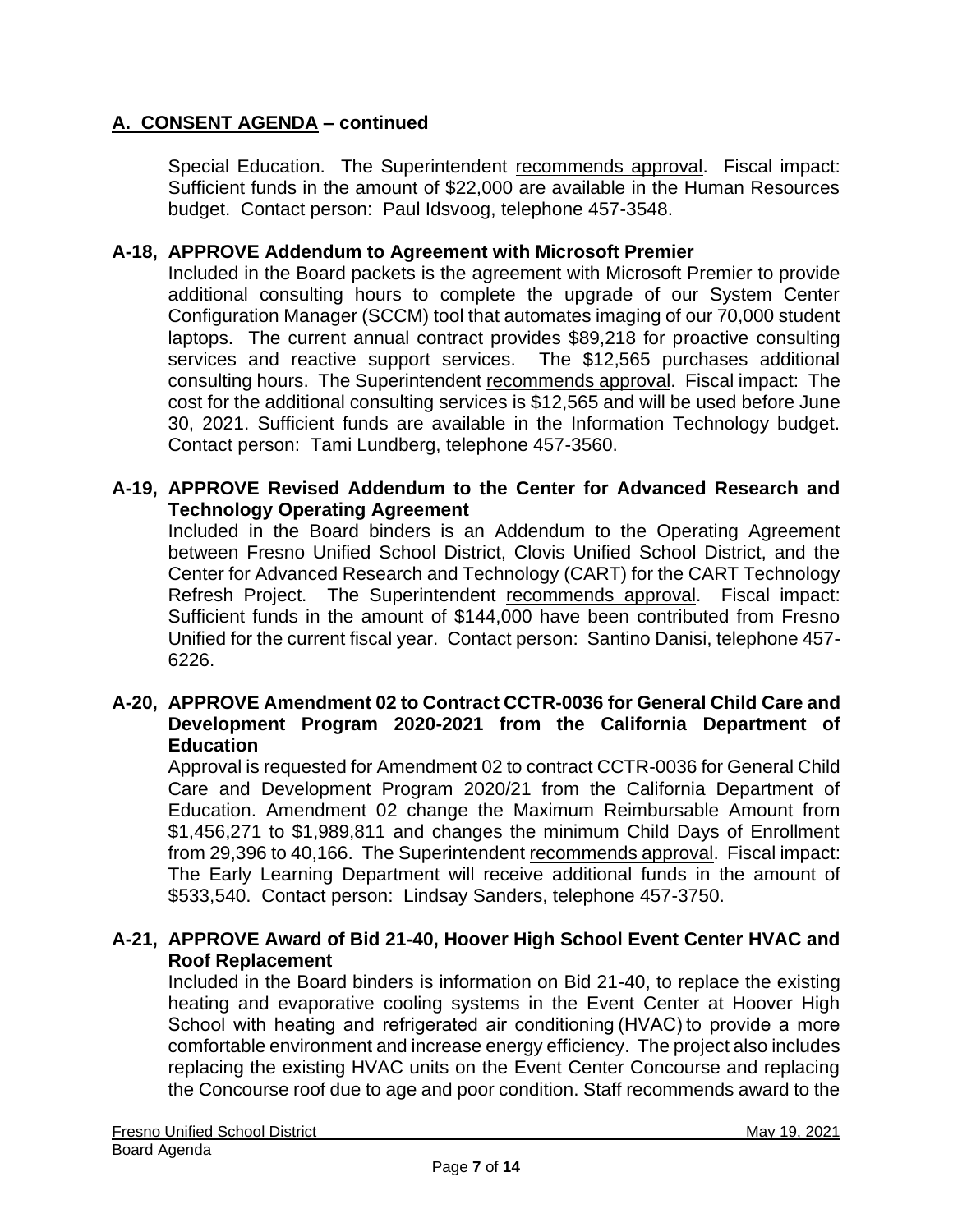lowest responsive, responsible bidder: New England Sheet Metal and Mechanical Co. (Fresno, California) \$1,163,970. The Superintendent recommends approval. Fiscal impact: Sufficient funding in the amount of \$1,163,970 is available in the Measure X Fund. Contact person: Karin Temple, telephone 457-3134.

## **A-22, APPROVE Members to the Special Education Community Advisory Committee**

Included in the Board binders is a recommended slate of proposed members for the Special Education Community Advisory Committee (CAC). In accordance with Section 3.4 of the CAC bylaws, Article III: Composition of the CAC - All participants who wish to become a voting member must submit a membership application to the CAC Secretary. The Secretary forwards the applications to the Assistant Superintendent and the Executive Director of Special Education as a proposed slate to the Board of Education for approval. The Board shall review the applications and approve the recommended slate of proposed members at a regularly scheduled public board meeting. The slate lists 35 proposed CAC members. The Superintendent recommends approval. Fiscal impact: There is no fiscal impact to the district at this time. Contact person: Kim Mecum, telephone 457-3731.

## **A-23, RATIFY Agreement with Kroll Information Assurance, LLC**

Included in the Board binders is an agreement with Kroll Information Assurance, LLC, to provide credit and identity fraud monitoring and restoration services for affected employees, former employees and retirees. The Superintendent recommends ratification. Fiscal impact: Sufficient funds in the estimated amount of \$100,000 are available in the Liability Internal Service Fund. Contact person: Santino Danisi, telephone 457-6226.

#### **A-24, RATIFY Addendum to Agreement with Supplemental Health Care**

Included in the Board binders is an addendum to the agreement with Supplemental Health Care in the amount of \$603,240. Supplemental Health Care currently has an approved Independent Contractor Services Agreement with Fresno Unified School District in the amount of \$402,000 executed on June 17, 2020. This addendum will provide an additional 15 Licensed Vocational Nurses to support our COVID-19 Action Team and contact tracing process. This addendum commenced March 25, 2021 and ends June 30, 2021. The Superintendent recommends ratification. Fiscal impact: Sufficient funds in the amount of \$603,240 are available in the Health Services budget. Contact person: Kim Mecum, telephone 457-3731.

#### **A-25, RATIFY Grant Application to Albertsons Companies Foundation for Nutrition Services Equipment**

Ratification is requested for a grant application to the Albertsons Companies Foundation, which funds organizations that serve areas served by their stores. Fresno Unified applied to the Nourishing Neighbors Summer Meals Program,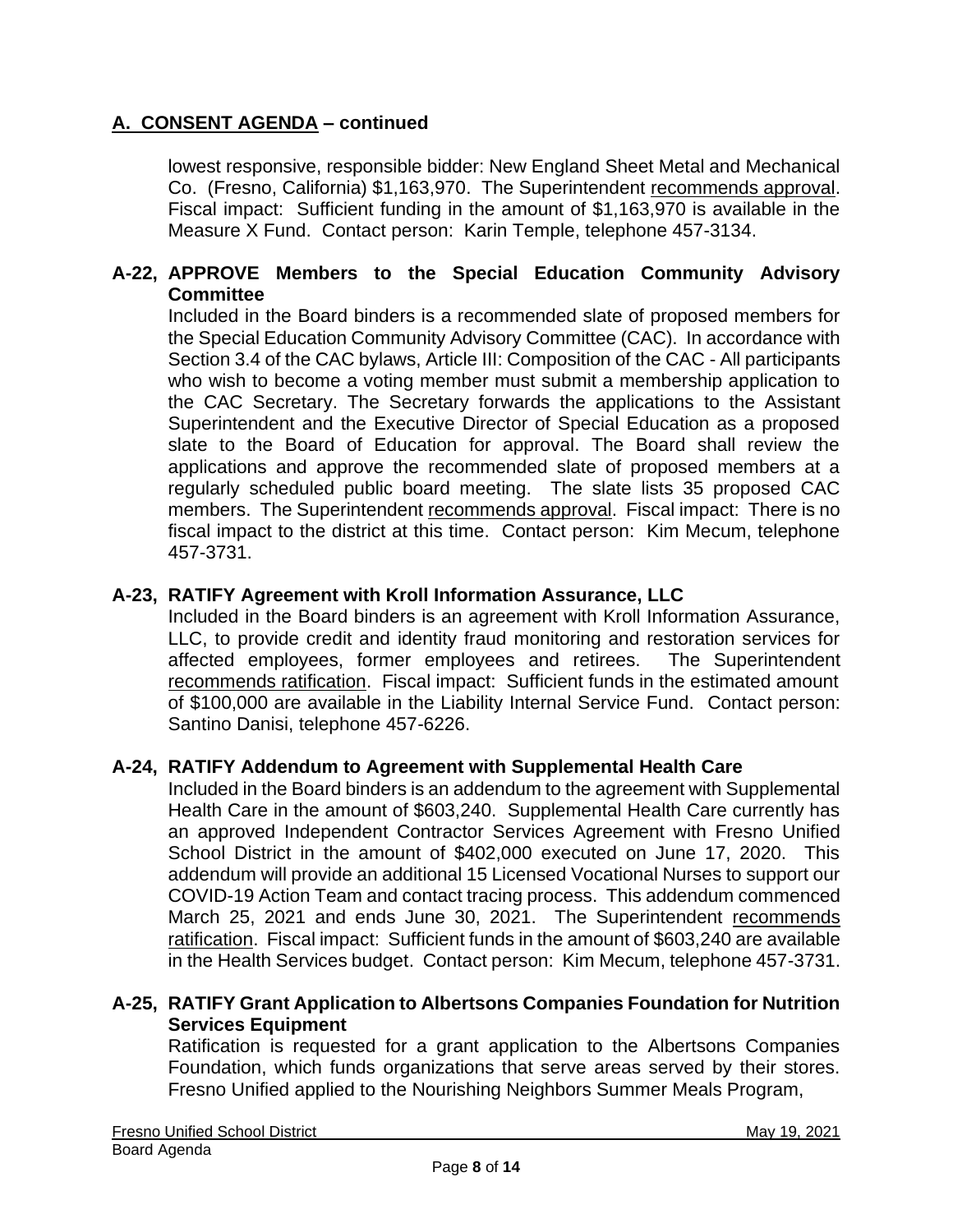requesting up to \$100,000 to support the district's summer meals program serving children 1-18. The district's grant application proposes procurement of stationary milk coolers and mobile beverage coolers to support meal distribution at summer school and community meal sites. The Superintendent recommends ratification. Fiscal impact: Funding of up to \$100,000 may be awarded, with no district match required. Contact person: Karin Temple, telephone 457-3134.

## **A-26, RATIFY Change Orders for the Project Listed Below**

Included in the Board binders is information on Change Orders for the following project:

• Bid 20-36 Section B, Sunnyside High School Shade Structure and Site **Improvements** Change Order 1 and 2 presented for ratification \$3,755

The Superintendent recommends ratification. Fiscal impact: Sufficient funding in the amount of \$3,755 is available in the General Fund for Bid 20-36. Contact person: Karin Temple, telephone 457-3134.

## **END OF CONSENT AGENDA (ROLL CALL VOTE)**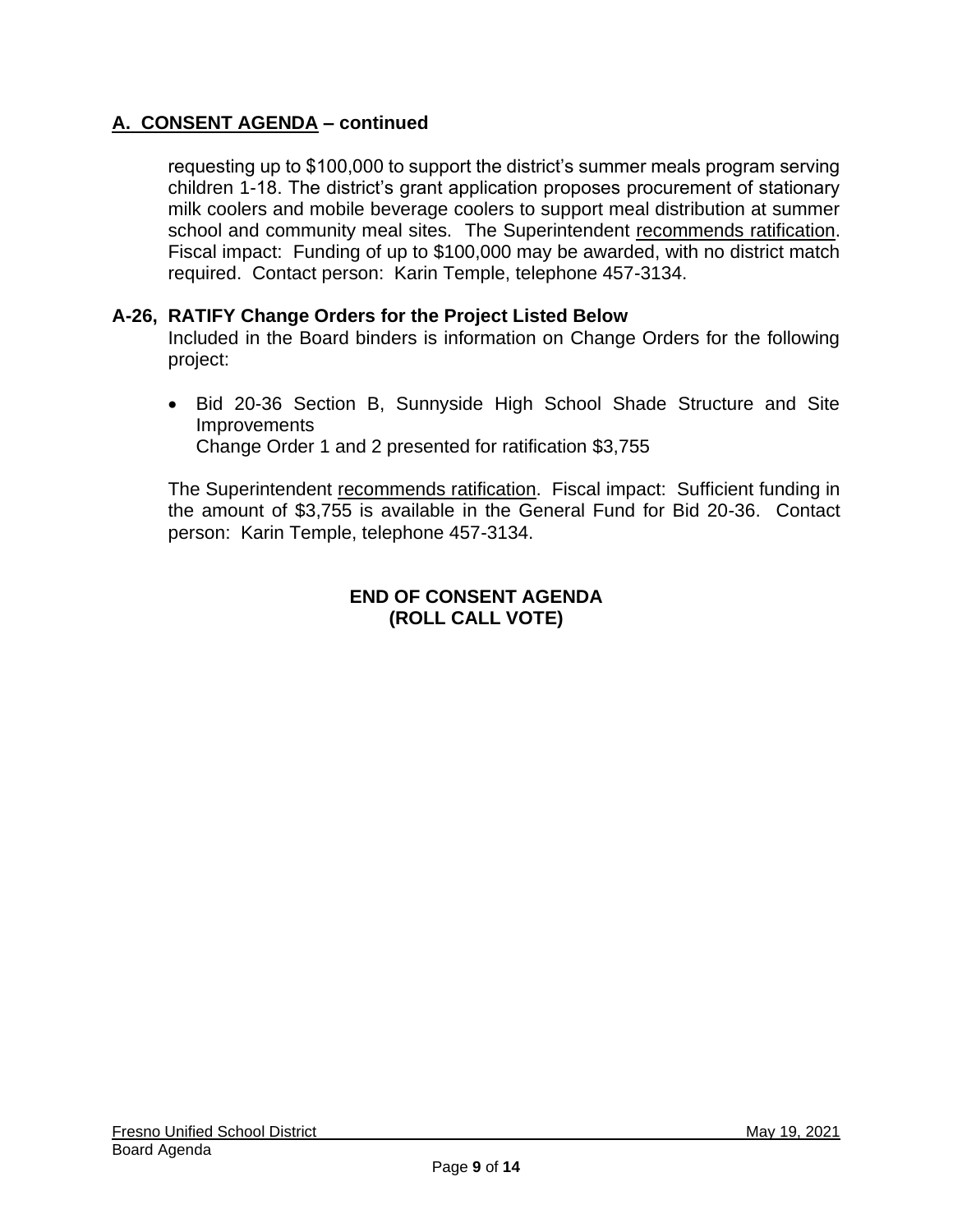## **UNSCHEDULED ORAL COMMUNICATIONS**

Individuals who wish to address the Board on topics within the Board's subject matter jurisdiction, but **not** listed on this agenda may do so at this time. If you wish to address the Board on a specific item that is listed on the agenda, you should do so when that specific item is called or by submitting an email to *[publiccomment@fresnounified.org.](mailto:publiccomment@fresnounified.org)* Please include your name, agenda item number or subject matter being addressed, along with a 250-word description of the subject matter being addressed. Emails received by no later than 8:00 p.m. on May 18, 2021 will be included for the Board's information and/or discussion and will be posted on [www.fresnounified.org/board](http://www.fresnounified.org/board) prior to the board meeting and remain on the webpage for one (1) week.

While time limitations are at the discretion of the Board President, generally members of the public will be limited to a maximum of three (3) minutes per speaker for a total of thirty (30) minutes of public comment as designated on this agenda. Any individual who has not had an opportunity to address the Board during this initial thirty (30) minute period may do so at the end of the meeting after the Board has addressed all remaining items on this agenda. Without taking action and only as expressly permitted by Board Bylaw 9323, Board members may ask questions, make brief announcements, or provide a brief response to statements presented by the public about topics raised in unscheduled oral communications. Board members must be recognized by the President in order to speak and will generally be limited to no more than one (1) minute each for this purpose. The Board President shall have the discretion to further limit Board members' opportunity to speak on topics raised in unscheduled oral communications to ensure the orderly and efficient conduct of district business.

Members of the public with questions on school district issues may submit them in writing. The Board will automatically refer to the Superintendent any formal requests that are brought before them at this time. The appropriate staff member will furnish answers to questions.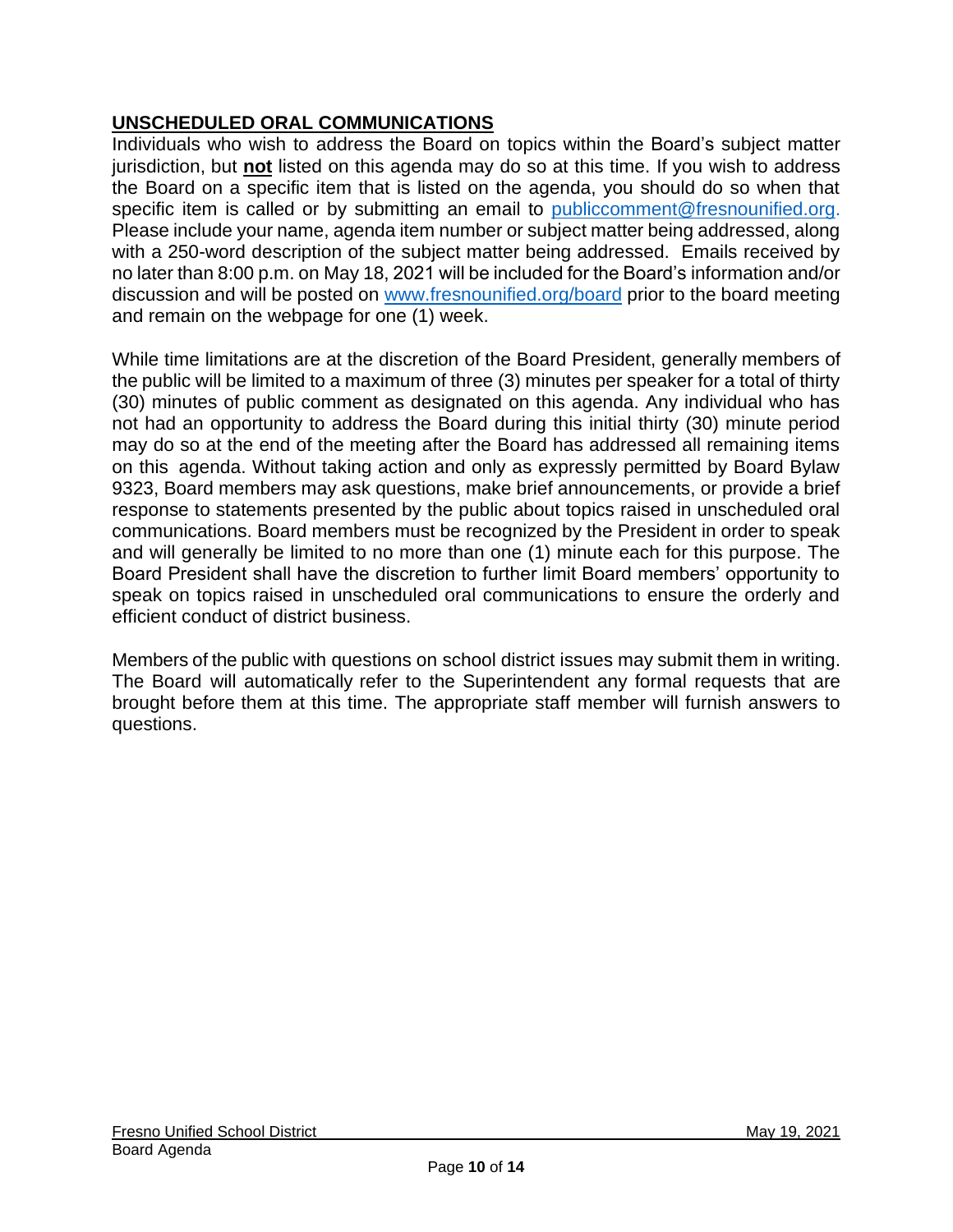## **B. CONFERENCE/DISCUSSION AGENDA**

## **\*6:30 P.M.**

## **B-27, DISCUSS and DECIDE in the Naming of Facility at 10th Street and Ventura Avenue**

Board leadership requested community input in naming the district's new facility, yet to be built at 10th and Ventura. In accordance with AR 7310, the Office of Communications sought community input around the renaming of the facility at 10th and Ventura through an online survey. The survey was available on the district's website from April 7- May 7, 2021. 1,672 suggestions were submitted honoring 149 individuals or geographical locations. In accordance with Board Policy, the Governing Board shall name school and individual facilities. The Board has a complete list of nominees for their consideration and approval. The Superintendent recommends approval. Fiscal impact: There is no fiscal impact to the district at this time. Contact person: Lindsay Sanders, telephone 457-3471.

## **\*7:00 P.M.**

**B-28, ADOPT Resolution 20-12, Authorizing the Issuance and Sale of General Obligation Bonds, Election of 2016 (Measure X), Series D, in the Aggregate Principal Amount of Not to Exceed \$45,000,000, and Authorizing the Execution and Delivery of Documents and Actions in Connection Therewith** Resolution 20-12, included in the Board binders, provides for the issuance and sale of Measure X General Obligation Bonds, Series D, in the aggregate principal amount of not to exceed \$45,000,000, and authorizes execution and delivery of related documents and actions. The bonds will be issued under Bond Law to provide funds for school facility improvements for which they are authorized under Measure X. This is the final Measure X issuance and will provide funding for projects prioritized by the Board (information in Board binders). The Superintendent recommends adoption. Fiscal impact: Funding source is Measure X, approved by the voter electorate in November 2016. Contact person: Karin Temple, telephone 457-3134.

#### **\*7:15 P.M.**

**B-29, ADOPT Resolution 20-13, Authorizing the Issuance and Sale of General Obligation Bonds, Election of 2020 (Measure M), Series A, in the Aggregate Principal Amount of Not to Exceed \$80,000,000, and Authorizing the Execution and Delivery of Documents and Actions in Connection Therewith**  Resolution 20-13, included in the Board binders, provides for the issuance and sale of Measure M General Obligation Bonds, Series A, in the aggregate principal amount of not to exceed \$80,000,000, and authorizes execution and delivery of related documents and actions. The bonds will be issued under Bond Law to provide funding for school facility improvements for which they are authorized under Measure M for projects prioritized by the Board, over the next approximately 18 months (information in Board binders). The Superintendent recommends adoption. Fiscal impact: Funding source is Measure M, approved by the voter electorate in March 2020. Contact person: Karin Temple, telephone 457-3134.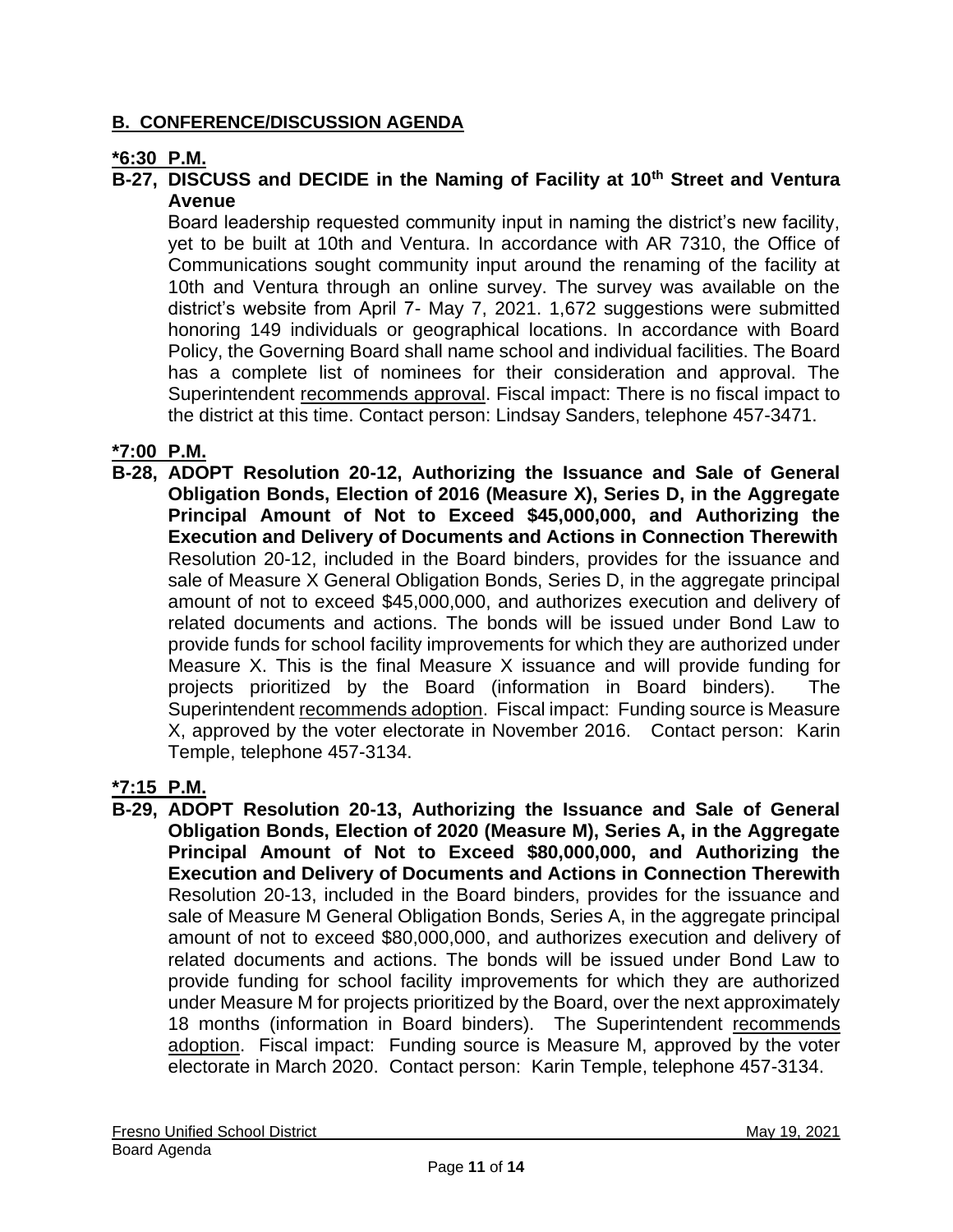## **B. CONFERENCE/DISCUSSION AGENDA - continued**

## **\*7:30 P.M.**

## **B-30, DISCUSS and ADOPT Expanded Learning Opportunities Grant**

Included in the Board binders for discussion and adoption is Fresno Unified School District's Plan for the Expanded Learning Opportunities Grant. Senate Bill 86, the Safe Schools for All Bill, was intended to facilitate a safe and phased in approach to reopening schools for in-person instruction this school year. As part of that bill, Fresno Unified will receive one-time funds totaling \$54.9 million that must be expended by August 2022. Receipt of the funds requires the creation of a written plan, which must be adopted by the Board before June 01, 2021. The Superintendent recommends adoption. Fiscal impact: Noted in the support material. Contact person: Santino Danisi, telephone 457-6226.

## **\*7:50 P.M.**

## **B-31, PRESENT and DISCUSS the State's May Revised Budget Proposal**

Governor Newsom is scheduled to release the State's May Revised Budget Proposal for 2021/22 by Friday, May 14, 2021. On May 19, 2021, staff will present the updated information to the Board of Education including the budget risks and the impact to Fresno Unified School District. Fiscal impact: There is no fiscal impact to the district at this time. Contact person: Santino Danisi, telephone 457- 6226.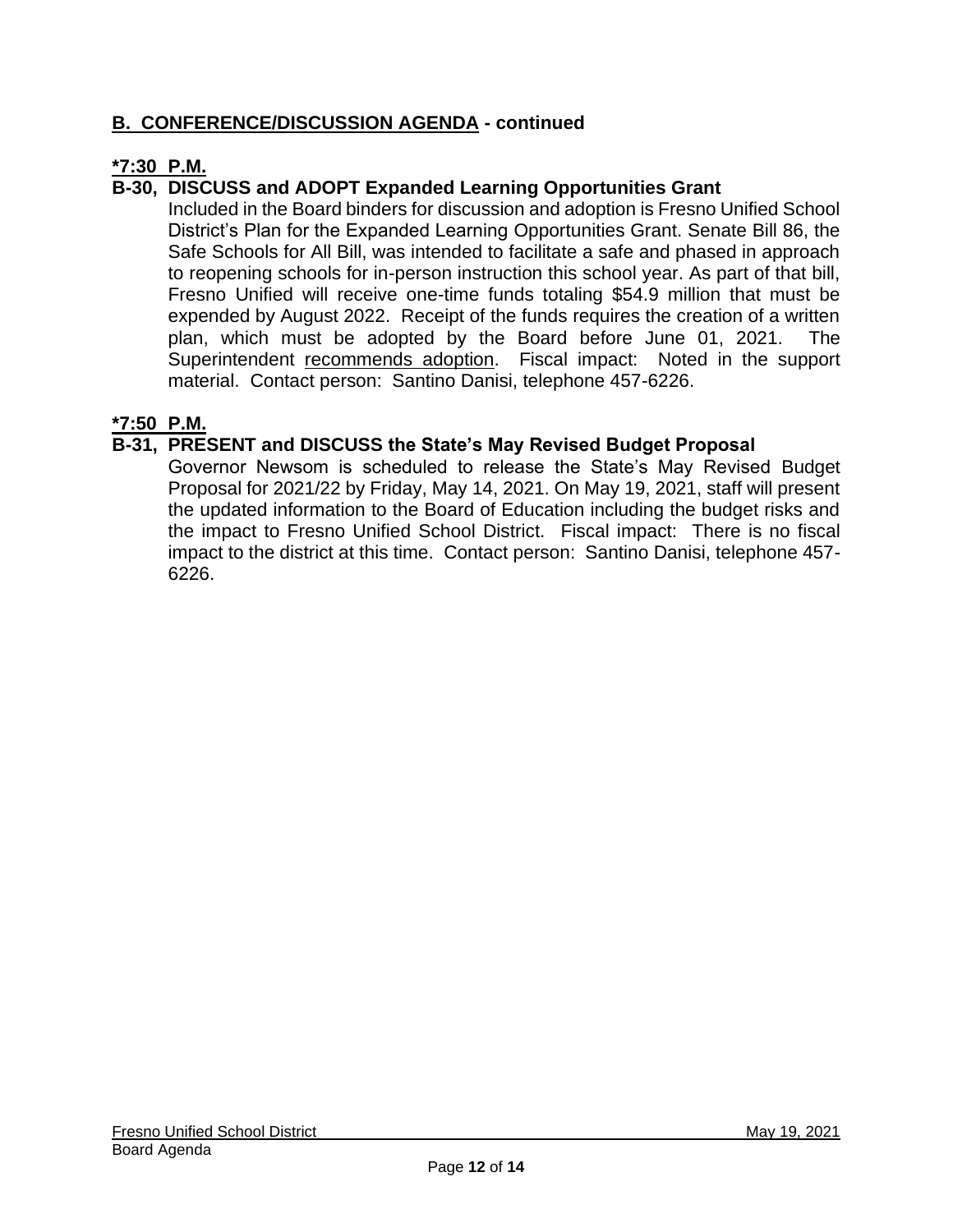## **C. RECEIVE INFORMATION & REPORTS**

### **C-32, RECEIVE the California School Employees Association - Chapter 125 Initial Proposal to Fresno Unified School District for the 2021-2024 Successor Agreement**

Included in the Board binders is the California School Employees Association, Chapter 125 2021-2024 initial proposal to the Fresno Unified School District. In accordance with Government Code 3547, all initial proposals of the exclusive representative shall be presented at a public meeting of the public-school employer, and thereafter shall be public record. Fiscal impact: There is no fiscal impact to the district at this time. Contact person: Paul Idsvoog, telephone 457- 3548.

## **C-33, RECEIVE the Fresno Unified School District Initial Proposal to California School Employees Association and its Fresno Chapter #125 for the 2021- 2024 Successor Agreement**

Included in the Board binders is the Fresno Unified School District 2021-2024 initial proposal to California School Employees Association, Chapter 125. In accordance with Government Code 3547, all initial proposals of the public-school employers shall be presented at a public meeting of the public-school employer, and thereafter shall be public record. Fiscal impact: There is no fiscal impact to the district at this time. Contact person: Paul Idsvoog, telephone 457-3548.

#### **C-34, RECEIVE the California School Employees Association - Chapter 143 Initial Proposal to Fresno Unified School District for the 2021-2024 Successor Agreement**

Included in the Board binders is the California School Employees Association, Chapter 143 2021-2024 initial proposal to the Fresno Unified School District. In accordance with Government Code 3547, all initial proposals of the exclusive representative shall be presented at a public meeting of the public-school employer, and thereafter shall be public record. Fiscal impact: There is no fiscal impact to the district at this time. Contact person: Paul Idsvoog, telephone 457- 3548.

#### **C-35, RECEIVE the Fresno Unified School District Initial Proposal to California School Employees Association and its Fresno Chapter #143 for the 2021- 2024 Successor Agreement**

Included in the Board binders is the Fresno Unified School District 2021-2024 initial proposal to California School Employees Association, Chapter 143. In accordance with Government Code 3547, all initial proposals of the public-school employers shall be presented at a public meeting of the public-school employer, and thereafter shall be public record. Fiscal impact: There is no fiscal impact to the district at this time. Contact person: Paul Idsvoog, telephone 457-3548.